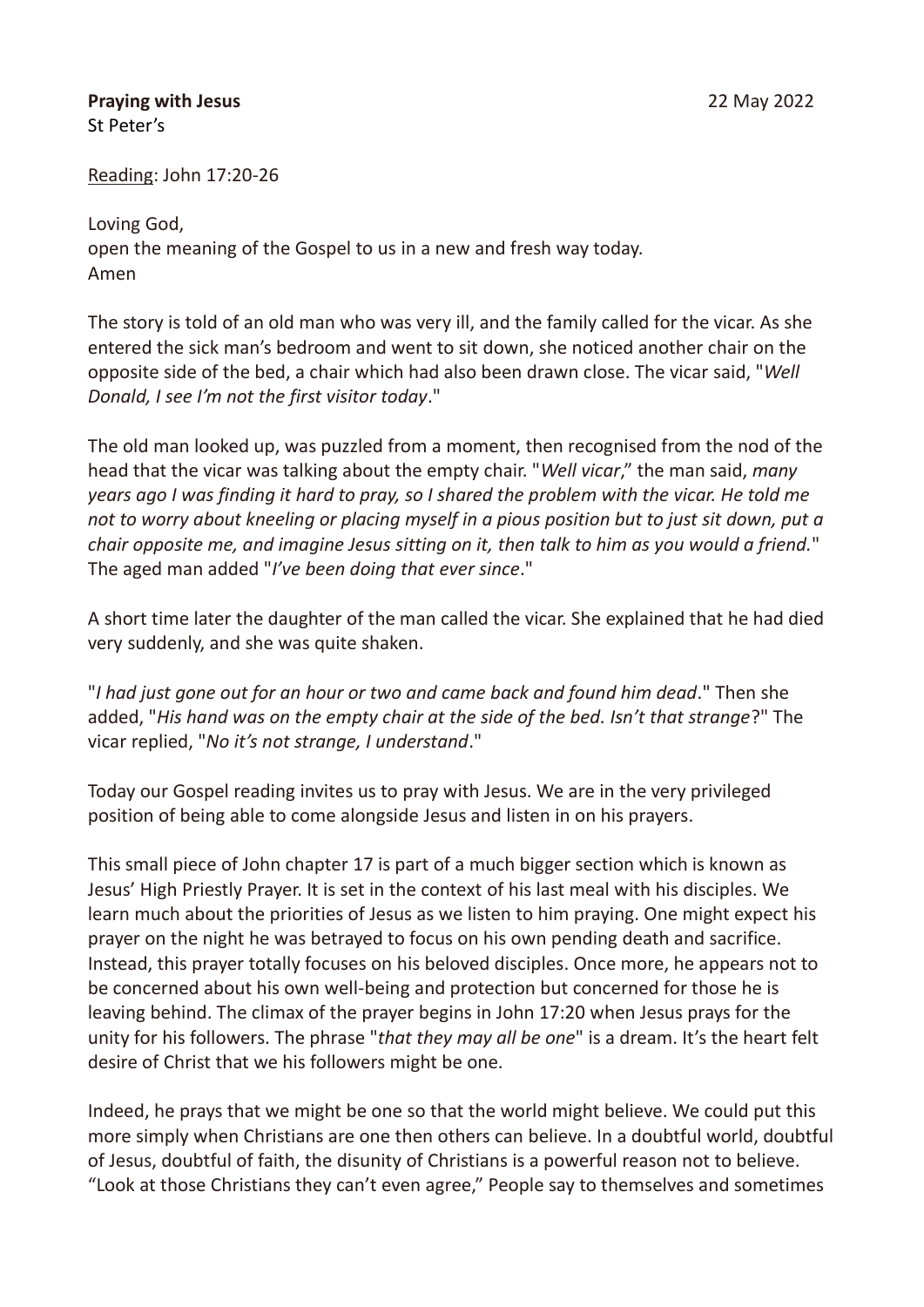they say it out loud. There are so many varieties of what we call Christian - because we keep dividing.

One newcomer to a town was given a tour. The driver said proudly "*Look at all the churches we have here in this town. We really love Jesus."* He hadn't counted on the kid in the back seat whose voice added, "*Yeah we really love Jesus, it's just each other we can't stand*!"

But the reverse is true too. When Christians put aside their differences then others come to believe. You, like me, will have been involved in services that bring together lots of different Christians and experienced the powerful renewing effect that has on our faith.

When we pray alongside Jesus, we begin to get shaped by his priorities. His priorities become our priorities. We begin to pray less for ourselves and more for others. We begin to talk less and listen more. We begin to be transformed and become more Christ-like. We also begin to worry less about getting our own way and being right.

The Christian life is not about what we know but about who we know. We know Jesus, and Jesus is calling us to know him more and more, and to become one with him and the Father, so that we might grow as one together.

This unity starts in our hearts. It can be seen in our lives. One such life was *Julian of Norwich*. She was born into a time of terrible wars and plagues in 1342. It was like today but without any vaccine! She got terribly ill at age 30 The priest was called, and he held a crucifix for her to gaze at to find comfort in as he did the last rites. No doubt the priest had done it many hundreds of times before. The following day she didn't die but received 15 visions.

In these visions or revelations, God set before her a profound insight into the love of God. She retired to a cell attached to the little church in Norwich and spent her life in prayer and in the counsel and comfort of others. Her counsel became famous, and many notable people sought her advice. But it was her reflections on divine love that are her greatest legacy.

Compassionate and insightful she was among the very first people to write in English. She wrote. "*I saw that Our Lord is everything that we know to be good and helpful. In his love he clothes us, enfolds us and embraces us, that his tender love completely surrounds us never to leave us.*

*Christ's will for us is that we should seek for and trust him, rejoice and delight in him, while in turn he will strengthen and comfort us until such time we realise it all in every fact. As I see it the fullest joy, we can have springs from the marvellous consideration and friendliness shown us by our Father and our Maker through our Lord Jesus Christ, our Brother and our Saviour*."